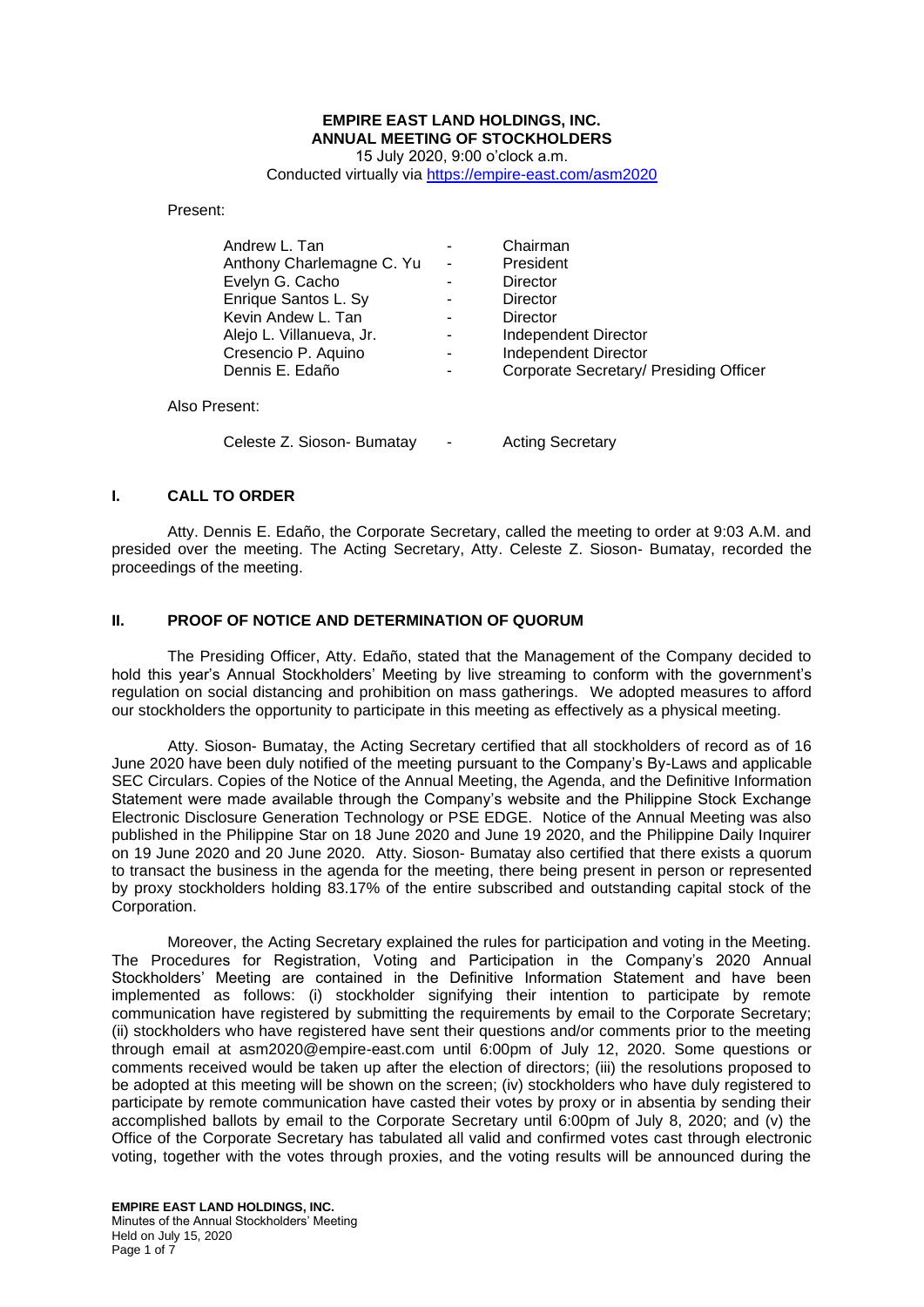meeting and reflected in the minutes of the meeting. Therefore, only stockholders who have successfully registered may participate in the meeting.

#### **III. APPROVAL OF MINUTES OF THE ANNUAL MEETING OF STOCKHOLDERS HELD ON 11 JUNE 2019**

The Presiding Officer then proceeded with the approval of the minutes of the annual stockholders' meeting held on June 11, 2019, and informed that the copy of the minutes of the 2019 Annual Meeting have been made available through the Company's website.

Atty. Sioson- Bumatay announced that 100% of the voting shares represented in the meeting have voted in favor of the approval of the minutes of the previous annual stockholders' meeting held on June 11, 2019.

#### **IV. ANNUAL REPORT OF THE MANAGEMENT**

The President, Mr. Anthony Charlemagne C. Yu, delivered the Management's Message to Stockholders, as follows:

 The unprecedented impact of the COVID-19 pandemic here in the Philippines and across the globe has undeniably made us socially and physically distant from each other, but this has bonded us more than ever to unite us as one solid community in this fight against an invisible enemy. This health crisis has crippled numerous businesses in different industries, but we are grateful and proud to let you know that your Company is on "business as usual." Perhaps, not like the "usual" we used to know, not the "normal" we used to do, but your Company is strong and thriving.

I would like to commend my fellow workers at Empire East for continuously exhibiting their passion and commitment to get your Company moving and growing. Thanks as well to our in-house sales partners and accredited brokers who embraced the new normal, and through online selling alone, with all our showrooms shut down during the first two months of quarantine, have astoundingly delivered 1.4 Billion Pesos worth of reservation sales.

We are one with you in aiming to curb this pandemic. While no company is exempt from this health crisis as the virus continuous to linger globally, it was during this time that Empire East discovered once again the strength of its foundation that brought us sailing steadfastly into a new era of doing real estate business. With your unceasing support for the Company and for believing in our values of innovation, flexibility, community and family welfare, we will triumphantly surpass this difficult period.

In fact, what makes us more confident that we can easily recover from this crisis are the economic indicators themselves that are in our favor. Our country posted 5.9% GDP Growth Rate last year. Residential real estate prices recorded a 10.4% year-on-year growth from 2018 to 2019, more significantly at 29.1% growth rate for the  $3<sup>rd</sup>$  quarter last year. This is an opportune time for the investor's market to look at this good indicator. Even though real estate sector may have been "jolted" by this pandemic, industry experts still project a 1.7 annual average growth rate up to 2022.

Vacancy rates for condominiums are also decreasing, positively indicating that many of the residential projects like what your Company is developing are being occupied. Likewise, the banks have decreased interest rates in lending that will result to more liquidity and hopefully, boost aggregate demand. Prior to the crisis, the Banko Sentral ng Pilipinas reported that residential real estate loans recorded a double-digit growth of 13.1% which we are optimistic would return after the situation has stabilized.

During the first few weeks of the lockdown, I had the opportunity to visit some of our residential developments to personally check the situation of our homeowners—and what I witnessed in each project is a "community in action" where residents and the property management teams have responded with a strong spirit of solidarity as the Filipino "bayanihan" became more evident. Our community frontliners, including security guards and maintenance personnel have chosen to respond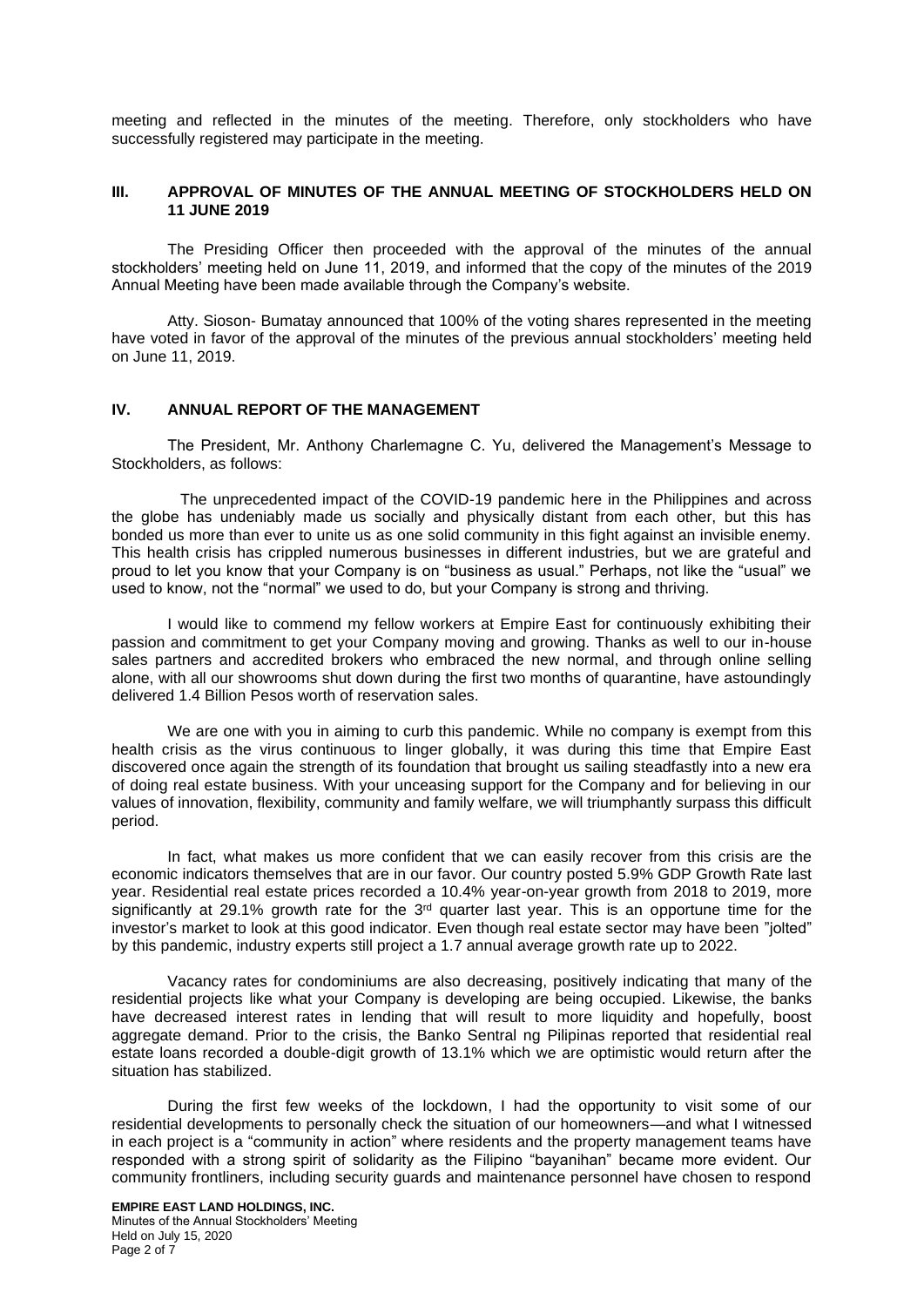with courage as they continued with dedicated service despite the threat of the COVID 19 virus. The admirable initiatives of our residents to help their neighbors in need and support their frontliners have been a testament that Empire East not only develops structures for homes, but also creates unparalleled communities where compassionate people live.

In our premier Transit-Oriented Development or TOD at the Makati Central Business District, the four-tower San Lorenzo Place, which was awarded in 2019 by the PropertyGuru Philippines as the Best Mid-End Condo in Metro Manila, residents benefited tremendously from having their own retail area, the San Lorenzo Place Mall. Now that select public transportation resumed to operate under General Community Quarantine, residents can easily ride MRT Line 3 via Magallanes Station that is physically linked to the project, as well as the Citylink point-to-point buses with its own station within the development. San Lorenzo Place is currently 100% sold out and has been completely turned over.

Having your own shopping mall, a retail arcade or a community strip within the community has proven to be exceptionally advantageous during a health crisis like this. At the 37-tower micro-city The Cambridge Village in Pasig-Cainta, which was awarded as the Best Affordable Condo in Metro Manila and the Best Universal Design Development during the 2019 Philippines Property Awards, more than 5,200 households enjoyed a self-sustaining neighborhood without the need for them to get out and go far to buy their daily essentials, same benefits were experienced by approximately 2,900 families at another micro-city, the 25-tower California Garden Square in Mandaluyong City, and the 6,200 families in our flagship township development, Laguna Bel-Air in Santa Rosa City

Another TOD that has remarkably thrived amidst this pandemic is Pioneer Woodlands in Mandaluyong City, a six-tower high-rise condominium complex connected to MRT-3 Boni Avenue Station. Appreciating the efforts of all security and maintenance staff for their round-the-clock service, residents initiated a drive to provide these frontliners with food supply, toiletries and other basic needs. Eco-trikes from the city's LGU regularly arrive at Pioneer Woodlands to deliver fresh produce and other commodities, which added more convenience to residents and minimize their outdoor exposure. Today, this community is 92% sold out with four occupied tower and is ready to welcome new residents in the two more towers nearing completion.

On top of strict social distance implementation, temporary closure of amenities, and constant disinfection and sanitation of common areas such as lobbies, elevators and hallways, the property administration of Little Baguio Terraces in San Juan City, as well as The Rochester and Kasara Urban Resort Residences, both in Pasig City, partnered with the local government to set-up "mobile palengke" in their communities. Through this, residents need not to go out of the project sites to go to markets or groceries because the market was brought to their homes.

The year 2019 was indeed another banner year for your Company. On top of delivering more than 4 Billion Pesos worth of booked sales, which was a 14% increase from the previous year's 3.5 Billion Pesos, we recorded a 15% increase in our net profit. We have likewise completed the construction of (7) seven residential towers across various developments. To date, your Company holds an aggregate land bank of 427 hectares with a projected 5.1 Billion-Peso worth of inventories.

Most significantly, 2019 marked the 25<sup>th</sup> year of Empire East in the real estate industry-a milestone worth celebrating. As our way to rejoice this momentous achievement, instead of festive celebrations we decided to fulfill our commitment in building unparalleled communities by launching twenty-five (25) Corporate Social Responsibility (CSR) activities initiated and funded by our employees and sales partners. But because of our people's collaborative efforts and willingness to help more communities and organizations, we have exceeded the target and even reached 37 CSR activities by the end of the year.

The Company has driven its efforts towards causes that need close attention—health, education, youth and elderly, family, and environment. For 2019 alone, the Empire East Cares has produced amazing results that helped over 4,000 people, built 41 houses for displaced families, planted 700 trees, assisted five schools, and supported 17 organizations and foundations.

The fight against COVID-19 may be far from over, but we will definitely overcome this. And just like when we pioneered breakthrough lifestyle concepts such as the live-work-play township,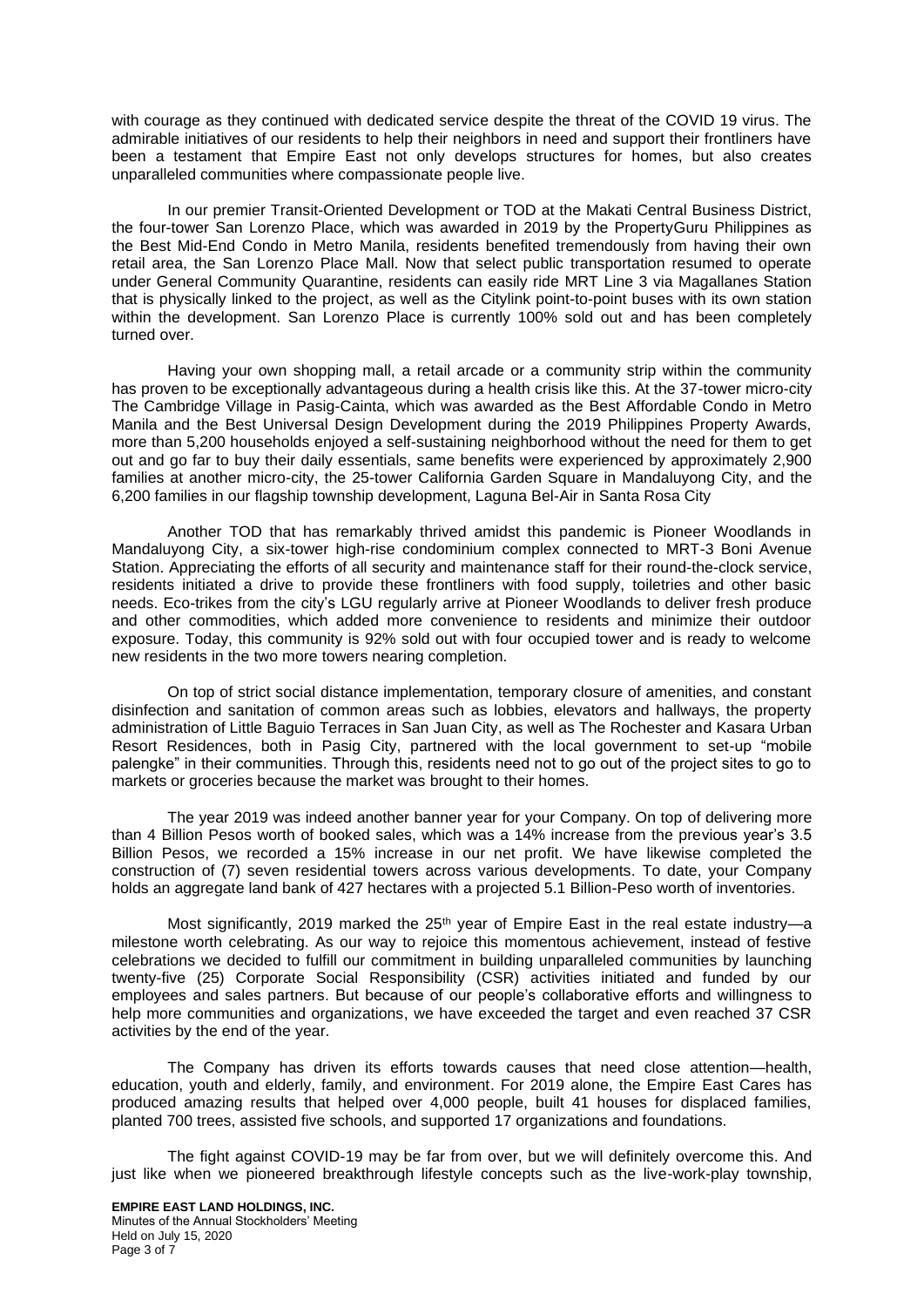micro-city developments, loft-type communities, TOD, and urban resorts, we look forward to a promising future where Empire East continues to cater to the needs and aspirations of the Filipino homeowners. The city living solutions we will provide tomorrow, we anticipate and prepare for you today. Your company's direction is clear. We will take the path leading to more residential developments that embody and promote sustainability and crisis resiliency.

In 2019, Empire East committed together with its affiliates under the Alliance Global Group to meet specific end-goals by 2030 based on the United Nations (UN) Sustainable Development Goals. We have been laying down plans and platforms that will aim to: (1) build sustainable cities and communities, (2) rely on renewable energy, (3) lower carbon footprint, (4) create more jobs, and (5) continue to observe gender equality at all levels in the workplace. With these in mind, your Company is driven to continue the creation of sustainable communities that improve the urban lifestyles of aspiring homeowners in Metro Manila.

The two-tower Mango Tree Residences in San Juan City, majority of the units of which have been sold, has commence full-swing construction in 2019, and will showcase a high-rise and lowdensity community filled with "green" features where residents can breathe and feel close to nature in the middle of the bustling metropolis. On the other hand, the four-tower The Paddington Place along Shaw Boulevard in Mandaluyong City, which has shown brisk sales reaching close to 80% sold-out rate and now pre-selling on the final tower, will let its future dwellers experience premium mobility through a TOD lifestyle, with its own bi-level community mall which would provide for the residents complete basic daily necessities.

Last year saw your company taking another bold step – the unveiling of its grandest township yet, the 37-tower Empire East Highland City along Felix Avenue at the convergence of Pasig City and Cainta Rizal. Complete with spacious green park, a shopping mall, a church, a five-star recreation club, wide roads and walkways, and more greeneries and open spaces, the future residents of Empire East Highland City will experience a redefined and upgraded urban lifestyle centered on long-term sustainability and a crisis-resilient community.

These are some of the developments, which allow us to look towards the future with optimism despite the current global pandemic. We thank you for being part of our growth, for responding to the times with us, and for sharing our vision. Together, we pray for endurance, strength and courage to forge ahead as we continue to deliver to you the results of our labor and as we continue to serve the communities beyond the confines of our work areas.

## **V. OPEN FORUM**

Below is a summary of the questions raised and answers given during the Open Forum:

- **Q:** How do you assess the stability of your Company? What kind of risks are you facing both general business risks as well as risks that are particular to the Covid crisis?
- **A:** Your Company is very stable. Empire East has assets worth close to 45 Billion Pesos. It has 4.85 Billion trade receivables which we expect to collect in due time based on terms of payment. We have about 427 hectares of properties in our landbank, which is sufficient to sustain projects for development in the next five to seven years. The Company continuously undertakes construction activities and has been exerting all its efforts to deliver all the projects within the committed timetable. Last year 2019, we completed seven towers, we have on-going construction in twelve more towers, and we expect to complete turnover two of these towers very shortly. Besides, the Company is majority owned by Megaworld, the country's leading developer and is part of the conglomerate of Alliance Global, Inc. Now, your second question is about risks, the general business risks which Companies take into consideration are things like interest rate risk which pertains to changes in interest rate. The Company availed of loans with fixed interest, thus, precluding any exposure to such interest rate risk. Another risk would be market risks, these are changes in market prices of securities. The Company has no intention at all of disposing any of the shares soon or at any time when the market is down. Then you have liquidity risks; they are associated with the inability of the Company to convert assets into cash. The Company manage its liquidity needs by carefully monitoring its major disbursements, particularly construction costs. You also have what we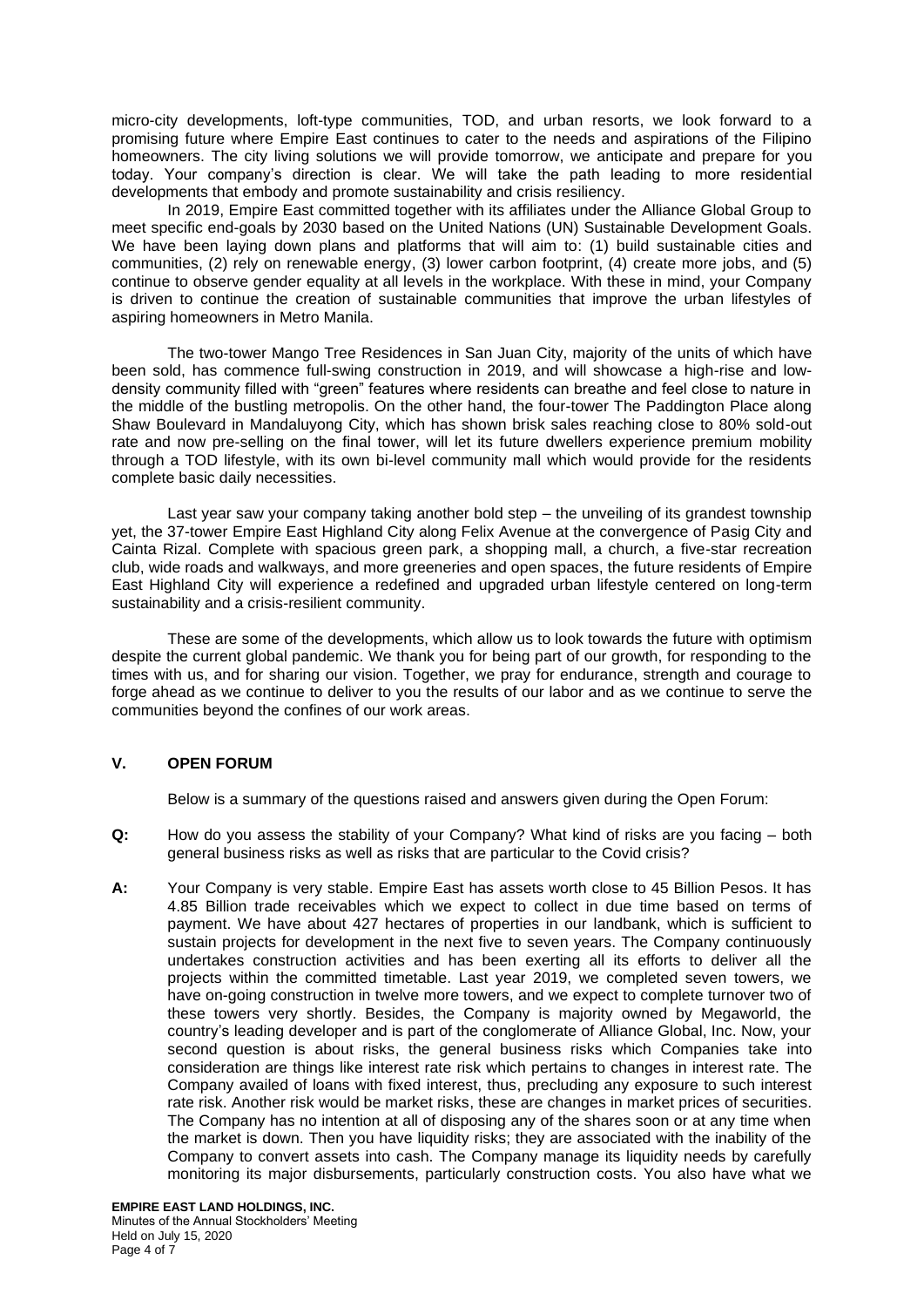call credit risks when debtor' fails to settle obligations based on agreed payment terms. We do not face that risk at all in Empire East because in cases where buyers default on payments, the Company has a policy of forfeiting payments made and reopening the units for resale at the current higher market value. And then when we speak of Foreign Currency risks, the Company is not subjected to such a risk because we do not have any Foreign Currency denominated loans at all, and the only exposure we have to such is when we have importations, which are very minimal. Then of course you have Accounting risks, which pertain to key estimates. The Company will never be expose to such risks since all figures are stated at cost. Now, in response to your question about particular risks related to the ongoing Covid crisis, the only answer that we can provide at present is that it is an ongoing crisis and the situation remains very fluid. From all indications, it appears that the most trying period for any unexpected crisis is at the inception of the crisis when we all do not know what hit us. That is the period of greatest uncertainty and it usually immobilizes the entire community. At its present stage, while there are still a lot of uncertainties, the enemy is known, and coping mechanisms have been put in place in order to try to mitigate the risks. In fact, from state of complete lockdown, we have graduated to the easing of restrictions, not because we have conquered the crisis but because we have a better grasp of what the crisis is, we have a better understanding of what we are facing, thus allowing us to anticipate and prepare better. We share the hope of the entire world, that we would soon find the cure to contain this pandemic as we do our share in preventing its further spread and in reaching out to communities affected by it.

- **Q:** Your Company has been declaring about P15 to P20 Billion in reservation sales each year. What is your timetable to book these sales? How can we validate the reservation sales? Is this reflected in the Financial Statements? Did the Company avail of new loans in 2019?
- **A:** Our booking of sales is based on certain percentage of collection. Following our regular payment terms, the sales are generally booked on the 3<sup>rd</sup> year. However, based on the new Financial Accounting standard in which the percentage of completion is outrightly applied to sales, we expect the booking of sales to be made over a longer period of time. Meaning, the sales that were previously being recognized in full on the  $3<sup>rd</sup>$  year, will now be booked approximately 3 years further. In essence, there is no difference at all, it is just a difference in accounting treatment. The collection from reservation sales was temporarily reflected in the "Customers' Deposits" under current liability portion of balance sheet. The amount reflected therein is net of increase attributed to collections of reservation sales and of course decrease due to book sales. As to your second question about loans in 2019, your Company did not avail or obtain any loans in 2019. We used internally generated funds for all our expenditures in 2019.
- **Q:** Empire East has been lauded for its unique CSR projects that do not rely in the corporate funding. How are you able to do this? Also, what CSR projects did you have during this Covid crisis?
- **A:** In Empire East, we decided that our Corporate Social Responsibility initiatives should be more interactive and must really touch the lives of both the beneficiaries communities, as well as our own people in the Company. To be able to do that, we decided that a traditional method of allocating corporate funds and having certain top corporate officers decide which NGO or Foundation these funds should be donated to may not be the proper approach for our program. Instead, we decided to undertake Corporate Social Responsibility projects using our own resources to help communities. When I say our own, I mean resources of our own people, our own money and our own efforts. This allows every individual in the Company to have a stake in the CSR projects as we share a common vision of empowering our people to empower others around us. The mission is to really help communities beyond the four walls of our offices. By doing this, our CSR is made more meaningful to the communities we touch. And by building homes, constructing libraries, feeding the elderly, teaching young students and planting trees and mangroves, we become part of the communities we are assisting and are in turn, touched by this involvement. In their end, there is this wonderful symbiotic relationship developed between the giving and receiving which enrich both the benefactors and the beneficiaries. Even our Chair, Dr. Andrew L. Tan pledged a very substantial amount to support this very unique CSR approach that Empire East has adopted. For this Covid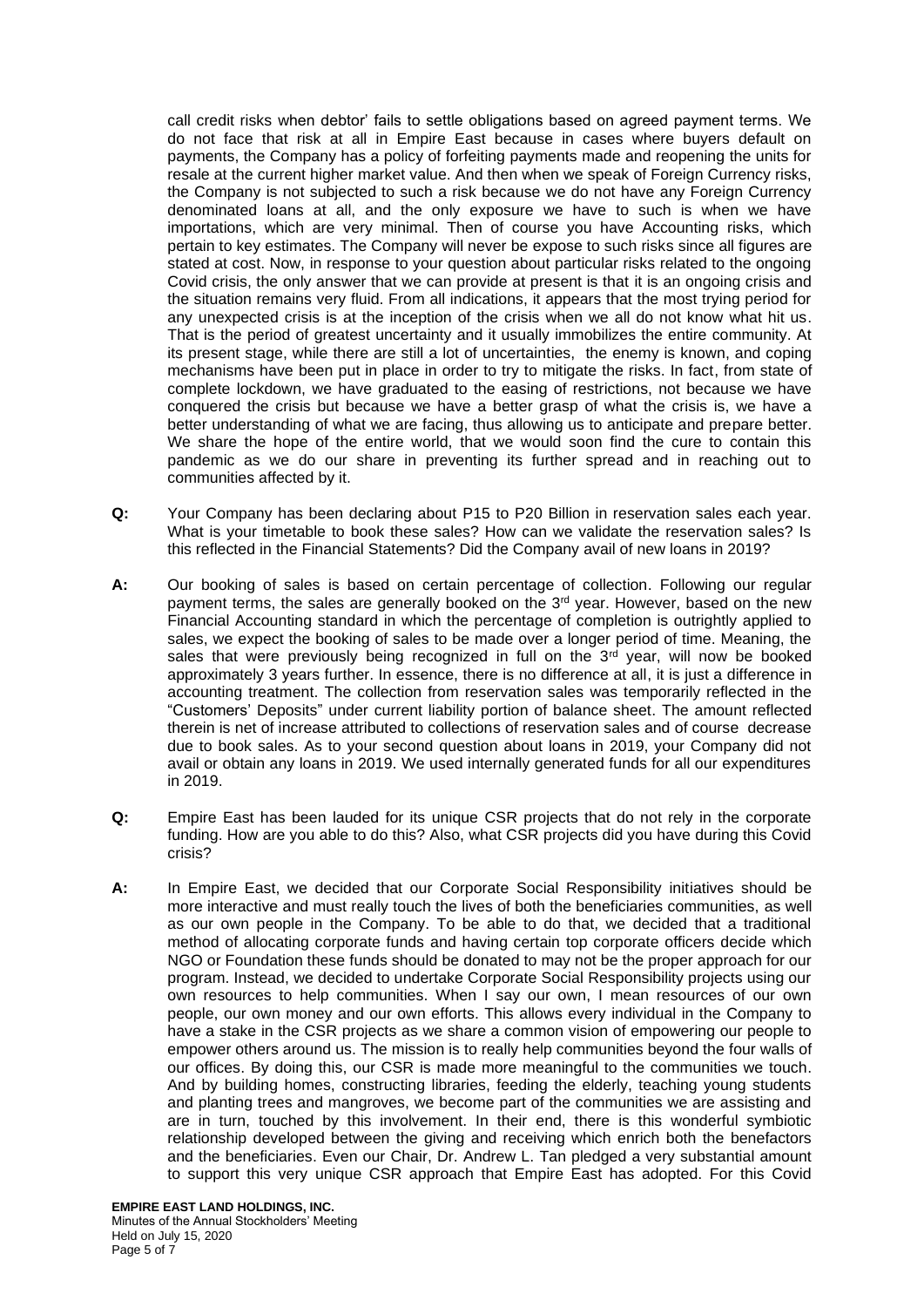crisis, it was both unexpected and unprecedented. As such it called for a more consolidated approach which was headed by our Alliance Global, Inc. CEO, Mr. Kevin Andrew L. Tan with the active participation of the different component companies under the AGI umbrella. The consolidated efforts included the donations about 3 Million bottles of disinfectants, the production of about 6 Million liters of hand sanitizers, the shuttling of front liners utilizing our 30 buses, the feeding of more than 3 million families around the country, helping the national Red Cross build 4 testing centers. On top of all these, there are many individual efforts done by officers and employees of the component companies in order to reach out to our people who are in need during this crisis.

- **Q:** Since Empire East started offering residential developments, it is the first time now that you are attaching the company name to a project name – at Empire East Highland City. Why did you finally decide to do that?
- **A:** It is really a matter of brand strategy. For more than 25 years we have built developments that have become landmark communities- to a point that the projects themselves have even become more well known than the developer. For the past years, we have been aggressively solidifying our brand. Today, the brand of Empire East has become a name to contend with, and we do not intend to waste this brand equity. Our strategy is to bring that Empire East brand to a development not just because of the grandest of the scale of the development, but because this is where we intend to showcase another pioneering innovation, the elevated city concept. Integrated with our Empire East signature concepts such as townships, Transport Oriented Development, urban resort residential developments and many others. We shall apply all the learnings we had over the last two decades and a half by offering our aspiring homebuyers nothing short of an affordable, luxurious and upgraded lifestyle. That's why we call it – Empire East Highland City.

### **VI. AMENDMENT OF SECTIONS 4 AND 6 OF ARTICLE I AND SECTION 3 OF ARTICLE II OF THE COMPANY'S BY-LAWS**

The Presiding Officer informed the stockholders that the next item on the agenda was the approval of the proposed amendments to the Company's By-Laws.

The Acting Secretary certified that 100% of the voting shares represented in this meeting have voted in favor of the adoption of the resolutions amending Sections 4 and 6 of Article I and Section 3 of Article II of the Company's By-Laws to allow our stockholders to participate and vote in the Annual Meeting through remote communication or alternative modes of communication, and also allow members of our Board of Directors to participate and vote in the board meetings through remote communication.

#### **VII. ENGAGEMENT OF EXTERNAL AUDITOR**

The Presiding Officer informed the stockholders that the Audit Committee of the Board of Directors has recommended to the Board the engagement of Punongbayan & Araullo as external auditors of the Company for the audit of the its financial statements for the year ending 31 December 2020.

The Acting Secretary certified that 100% of the voting shares represented in this meeting have voted in favor of the engagement of Punongbayan & Araullo as external auditors for the fiscal year ending December 31, 2020.

#### **VIII. RATIFICATION OF ACTS AND RESOLUTIONS OF THE BOARD OF DIRECTORS, EXECUTIVE COMMITTEE AND MANAGEMENT**

The Presiding Officer proposed the ratification of all acts and resolutions of the Board of Directors, Board Committees and Management since the date of last year's annual stockholders'